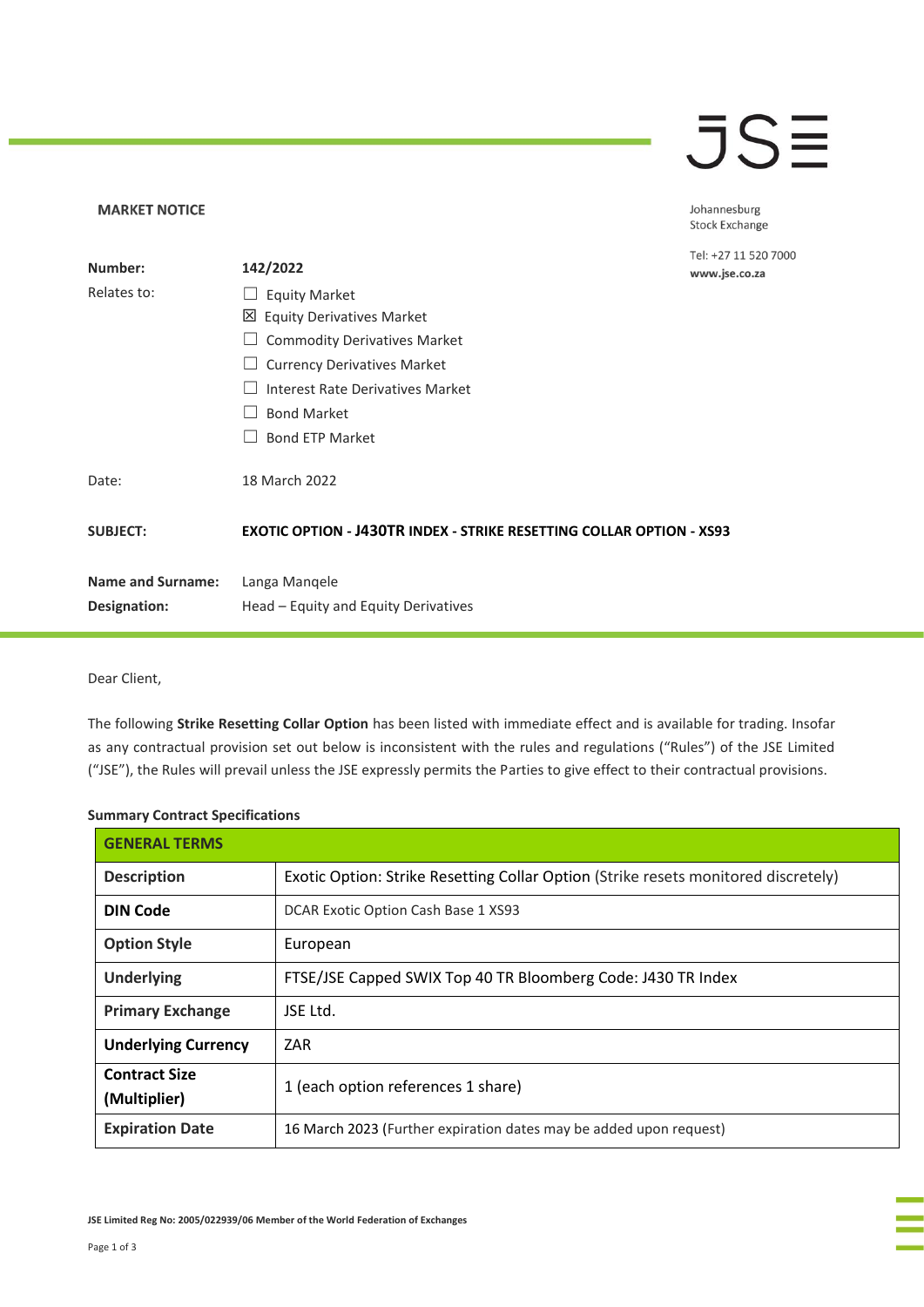## $JSE$

| <b>Settlement Method</b>                               | <b>Cash Settled</b>                                                                                                                                                                                                                                                                                                                                                |  |
|--------------------------------------------------------|--------------------------------------------------------------------------------------------------------------------------------------------------------------------------------------------------------------------------------------------------------------------------------------------------------------------------------------------------------------------|--|
| <b>Minimum Price</b><br><b>Movement</b>                | ZAR 0.01                                                                                                                                                                                                                                                                                                                                                           |  |
| <b>Quotations</b>                                      | Two decimal places                                                                                                                                                                                                                                                                                                                                                 |  |
| <b>Strike Price Reset</b><br>Event                     | Means, in respect of the Index, if, at a Strike Price Reset Valuation Time on a Strike Price<br>Reset Determination Day, the level of the Index (as published by the JSE) is equal to or<br>greater than:<br>a) Strike Price Reset Level 1, the Strike Prices of both Options are increased to<br><b>Strike Price Reset Value 1</b><br>For the avoidance of doubt: |  |
|                                                        | a) the Strike Price can only reset upwards, never downwards; and                                                                                                                                                                                                                                                                                                   |  |
|                                                        | A Strike Price Reset Event can only occur once in respect of any given Strike Price<br>b).<br>Reset Level.                                                                                                                                                                                                                                                         |  |
| <b>Strike Price Reset</b><br>Levels                    | 150.00% (44,793.0) of the Initial Index Reference Level<br>1.                                                                                                                                                                                                                                                                                                      |  |
| <b>Strike Price Reset</b>                              | 1. Option 1 – 91.00% (27,174.42) and Option 2 – 116.05% (34,654.85) of the Initial Index                                                                                                                                                                                                                                                                           |  |
| <b>Values</b>                                          | Reference Level respectively                                                                                                                                                                                                                                                                                                                                       |  |
| <b>Strike Price Reset</b><br><b>Determination Days</b> | Means each scheduled Trading Day from (and including) the Trade Date, to (and<br>including) the Final Reset Date.                                                                                                                                                                                                                                                  |  |
| <b>Strike Price Valuation</b>                          |                                                                                                                                                                                                                                                                                                                                                                    |  |
| <b>Time</b>                                            | The Scheduled Closing Time on the JSE.                                                                                                                                                                                                                                                                                                                             |  |
| <b>Final Reset Date</b>                                | 16 March 2023                                                                                                                                                                                                                                                                                                                                                      |  |
| <b>TERMS &amp; CONDITIONS - OPTION 1</b>               |                                                                                                                                                                                                                                                                                                                                                                    |  |
| <b>Type</b>                                            | Put                                                                                                                                                                                                                                                                                                                                                                |  |
| <b>Buyer</b>                                           | Is the party that is the Long Party to the Can-Do option                                                                                                                                                                                                                                                                                                           |  |
| <b>Seller</b>                                          | Is the party that is the Short Party to the Can-Do option                                                                                                                                                                                                                                                                                                          |  |
| <b>Strike Price</b>                                    | 90.00% (26,875.80) of the Initial Index Reference Level                                                                                                                                                                                                                                                                                                            |  |
| <b>TERMS &amp; CONDITIONS - OPTION 2</b>               |                                                                                                                                                                                                                                                                                                                                                                    |  |
| <b>Type</b>                                            | Call                                                                                                                                                                                                                                                                                                                                                               |  |
| <b>Buyer</b>                                           | Is the party that is the Short Party to the Can-Do option                                                                                                                                                                                                                                                                                                          |  |
| <b>Seller</b>                                          | Is the party that is the Long Party to the Can-Do option                                                                                                                                                                                                                                                                                                           |  |
| <b>Strike Price</b>                                    | 115.05% (34,356.23) of the Initial Index Reference Level                                                                                                                                                                                                                                                                                                           |  |
|                                                        |                                                                                                                                                                                                                                                                                                                                                                    |  |